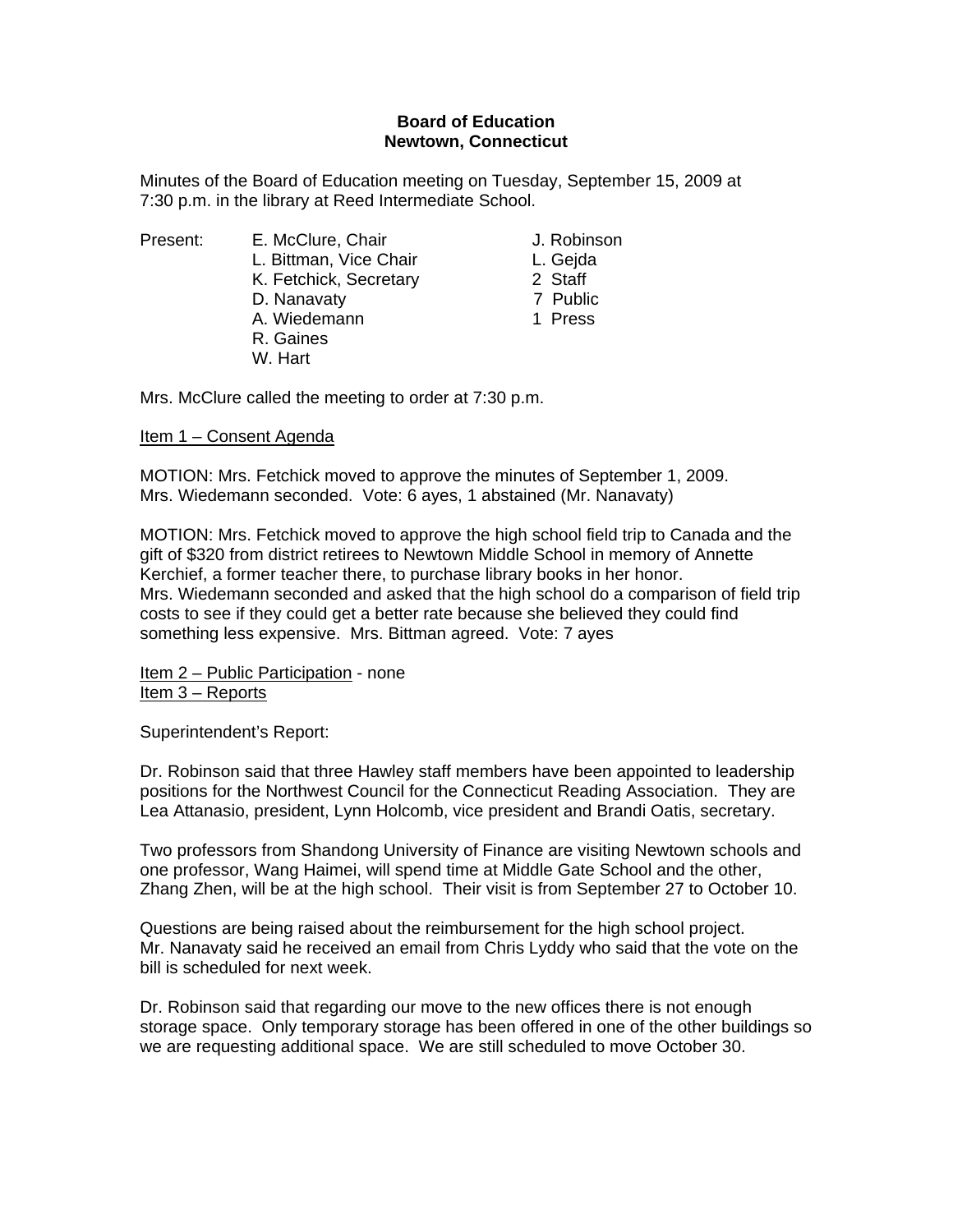Last year we received a grant for community conversations around bullying. This year we received an additional grant for \$2,000 on underage drinking which was submitted by Judy Blanchard.

Dr. Robinson asked if any Board member was interested in attending the teaching and learning workshop in Waterbury on September 25. There is also the CABE/CAPSS conference in November.

Also, the owner of Mona Lisa is offering \$4,000 in scholarships from their golf tournament.

Mrs. Bittman said she would go to the workshop in Waterbury on September 25.

Dr. Robinson said there was a discussion about some of our current furniture not being used at the new building. Also, none of the BOE furniture is reimbursable from the state.

Mrs. Bittman asked if the privacy issues have been addressed in the new building. Dr. Robinson said there is a much better degree of privacy for human resources. Mrs. Fetchick asked where the buses would park.

Dr. Robinsons said she wasn't sure and that we would have to talk to the current owner of the property. Summer School Report:

Dr. Gejda said that our program was impacted by the budget but there was some funding for academic programs. The enrichment programs were self-supporting. We also saw some increased enrollment at the high school.

Mrs. Wiedemann asked why there was a dramatic decrease in enrollment.

Mrs. Gellis said the decision to have the program was delayed so parents and teachers made different arrangements but we were able to accommodate those who wanted to be in the program.

Mrs. Fetchick asked how the parents felt about moving the elementary program to the Reed School.

Mrs. Gellis said a number of parents didn't want to go to Reed because they had to drive farther and liked their children to be in their home school. The teachers liked being able to interact with the other teachers they normally wouldn't see.

Mr. Nanavaty commended Mrs. Gellis. He hoped that the summer musical theater workshop would be part of the program next year.

CAPT/AP/ACT/SAT Report:

Mr. Dumais presented the Newtown High School testing report which included CAPT, AP, ACT, and SAT results. Regarding the SAT, the participation by the senior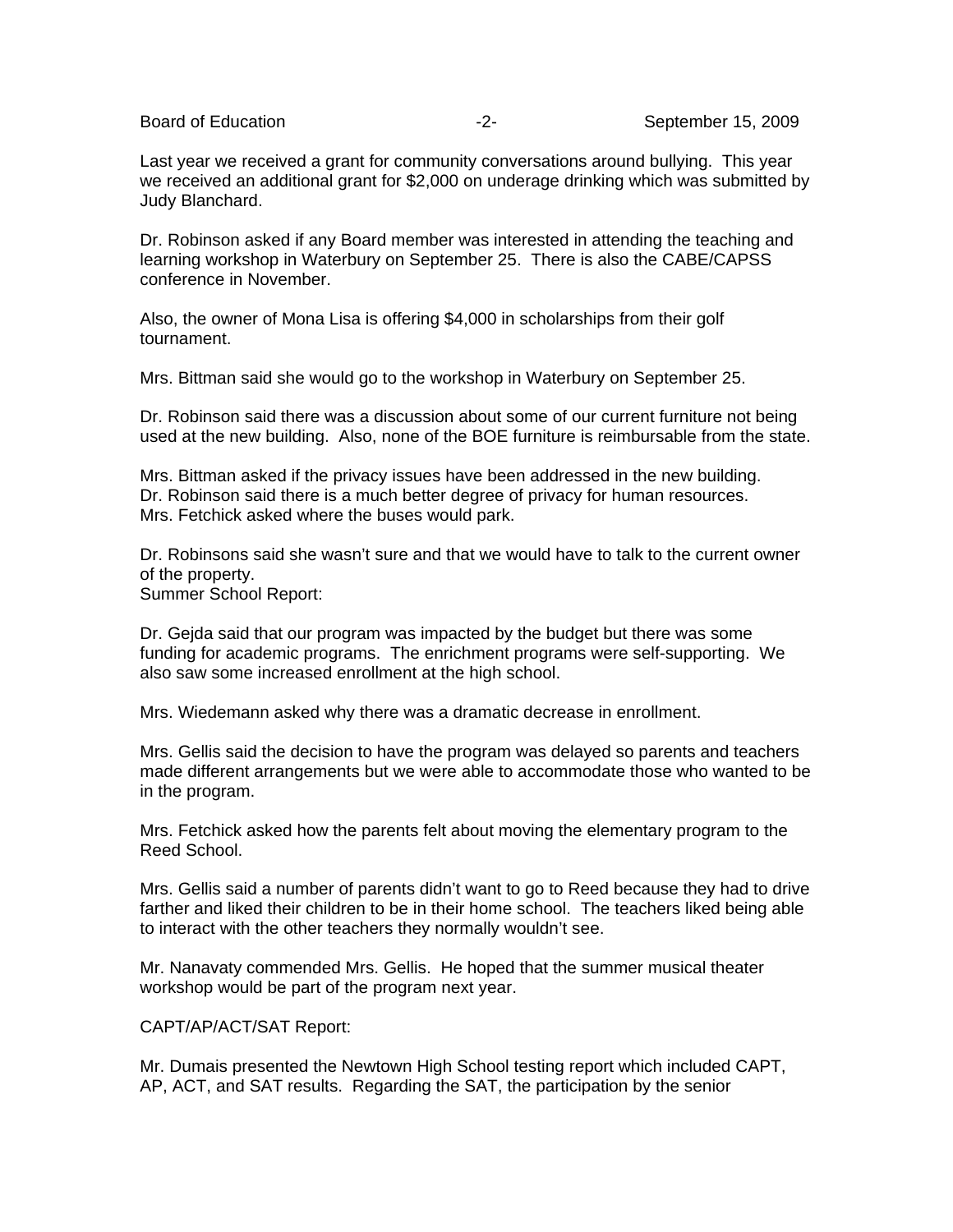graduating class dropped to 72% this past year. In many cases the student choices for schools had been made earlier so it was not necessary for them to take the test.

Regarding AP testing, we stopped requiring students to take the test because the fee is \$85. The school is responsible to pay the fee if the student cannot.

For the CAPT, the last three years are different generation tests. We are holding steady in math in our DRG but our scores went down in science. This year we will identify 10% of the freshman class who are highly likely to not succeed in courses and put in remediation for them. In reading we are coming close to the DRG. Writing performance increased but not in special education.

Mrs. Bittman asked what was being done to get the students better invested in taking the CAPT.

Mr. Dumais said students have to pass sections of CAPT to graduate. He spoke to each homeroom to stress the importance of the test. Class size makes a difference.

Dr. Gejda said the high school departments are working on reading and writing in their classes.

Mr. Dumais said that everyone is responsible for reading, writing and special education.

Mr. Nanavaty said it is more important to look at their CMT's for the  $8<sup>th</sup>$  grade and see how they performed on the CAPT in  $10<sup>th</sup>$  grade. The students don't take these tests seriously.

## Item 4 – Old Business

Newtown High School Expansion Project Update:

Mr. Dumais said the project slowed down due to organic material in the ground behind the wrestling gym which had to be removed before the foundation could be put in. The foundation is complete but flooring hasn't been poured yet. The old kitchen will remain on propane until the project is finished. The state did some abatement of asbestos and we are roughly a week behind. Steel work will start on schedule. The testing company has been on site the last 30 days. April 1 the gym closes along with anything that side of the lobby until fall. The new building is scheduled to be finished September 2010. The main wing of the school will be redone and we will have to relocate the nurse for the first semester. The project should be completed January 2011. After the lottery for senior parking we were left with five extra spots. There is an issue with students leaving the school in the middle of the day and we are working on stopping this behavior.

Mrs. Fetchick asked if there was a financial impact to finding that soil and having to remove it.

Mr. Dumais said that Earthmovers can sell the soil and they will remove it. It just cost us some time. The greenhouse was scheduled to be dismantled and moved. They will allow for rebuilding next year.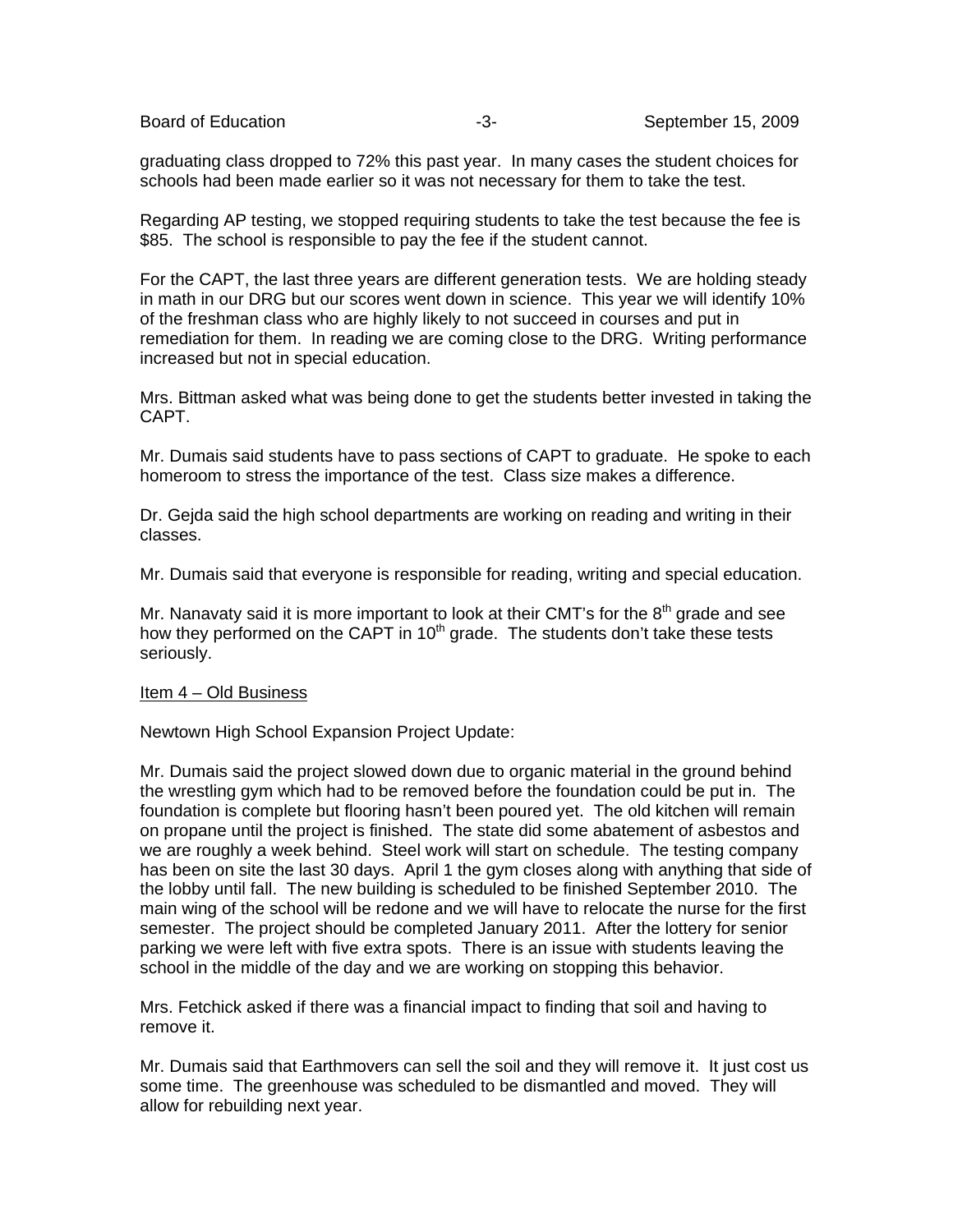Item 5 – New Business

Use of Tobacco Products Policy 7-502:

Dr. Robinson said we altered this policy to fit the law.

- Mr. Nanavaty said this policy is not just limited to students.
- Dr. Robinson said this is only in the student section.

Mr. Nanavaty said the statute limits it to students under 18 years of age. If a teacher smokes on school grounds or carries cigarettes they can be affected by this policy.

MOTION: Mr. Gaines moved to accept Use of Tobacco Products Policy 7-502 as modified. Mrs. Wiedemann seconded. Vote 7 ayes. MOTION: Mr. Nanavaty moved to approve the financial reports ending July 31, 2009 and August 31, 2009. Mrs. Bittman seconded.

Mr. Hart mentioned that our encumbrance numbers increased.

Mrs. Raymo said that in August we need to encumber what is obligated. We have not credited the employee contributions yet. We still have things we are working on. We also don't know what we will get from the excess cost grant. We will create a separate category for stimulus money.

Mrs. Wiedemann asked if the Nurtury program started yet and if we had any cost comparisons.

Dr. Robinson said the program has started and the fee increased and would go up again next year.

Mrs. Raymo said she has been analyzing our accounting system and will be changing to a requisition system which will eliminate the hand process of entering purchase orders. We also want to develop the budget within the accounting system. Vote: 7 ayes

Mrs. Raymo addressed Mrs. Wiedemann's request for revenue information. She said last year we took in money that went to pay for custodial overtime when schools were being used. We took in \$25,377 and spent \$25,169. The other bit of money was \$9,784.50 for the rental of rooms. We use that money for the maintenance of the buildings.

Mrs. Fetchick said she made a presentation at the Board of Finance meeting where they spoke about the property on Church Hill Road. The town is still negotiating a price with the owner.

Item 5 – New Business (continued)

Non-residency Procedures: